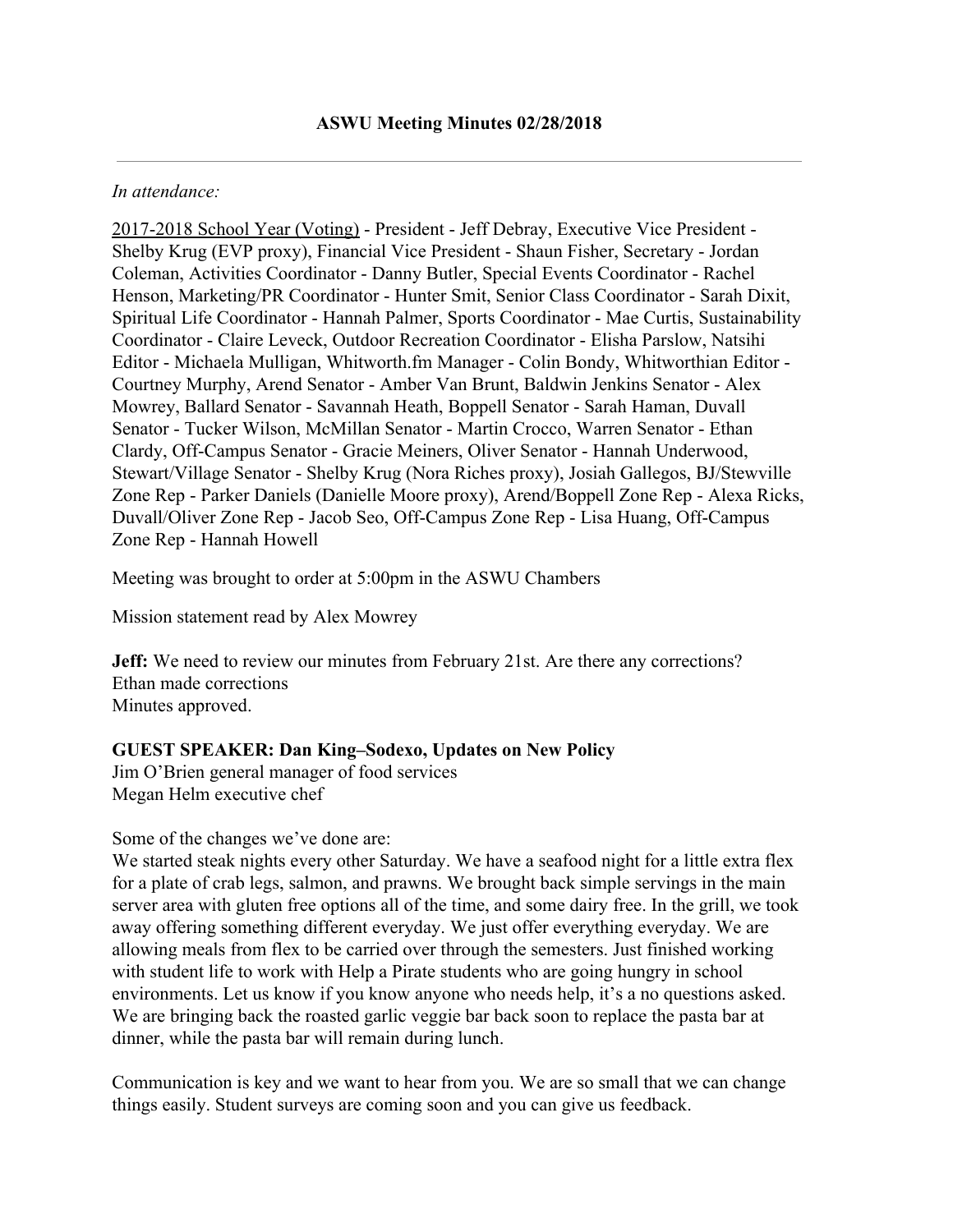We've been composting for several years but this year we are making it a priority. Lately, we've been working with Resource Synergy to make it work better. We just recently started a program called Lean Path. We weigh all of our waste and put it into the program so we can see what we are wasting and how much. That has brought us to restraining our staff. We have cut the waste in the kitchen by almost half.

We have a couple of organizations that we are working with to donate food when it isn't used in the dining hall. This will also reduce waste and give it to people who need it.

Food to go policy changed.We were allowing people to take food out previously even though it wasn't really allowed. However, the problem was getting exponentially worse so we are shutting it down. Since we are down about 100 freshmen, we are losing money from meal plans. We don't want to be losing too much money from students taking food out of the dining hall. If every person took an apple out, we would lose around \$20,000. Financially, we are a little tight.

If we know ahead of time that someone needs to take sack lunches, we are more than willing to work with you. You can sign up for anytime to get a sack lunch.

**Guest:** For the grill, is there anyway we can add some healthier options other than the burgers and such?

Yes, we are looking to add salads and other healthier options. We would love suggestions. There is still a comment box in the cafe.

**Hannah U:** I noticed in the coffee shop that the only dairy free options are the fruit cup and ? Also, I have noticed waste in the grill and we could ask if people want buns or something so that people aren't getting rid of things.

**Savannah:** I've heard a lot that it's liked how consistent something is during lunch time. I've been putting comments in about the same thing for a couple of weeks. You have chili nights on the same nights you don't have rice.

Send us thoughts at  $dking@$ whitworth.edu or come to our offices.

## **FVP UPDATES: Shaun Fisher**

Club Updates

## Bangerang Ultimate Frisbee Club

The purpose of our club has three main goals: have a lot of fun playing frisbee, build camaraderie, and win lots of games and tournaments. We want to spread one of the fastest growing sports in the world with the Whitworth community. We have practices and play in tournaments around Spokane and in Idaho. We've had a few in the fall and we have a few in the spring including one at PLU this weekend, and WSU in two weeks. We practice on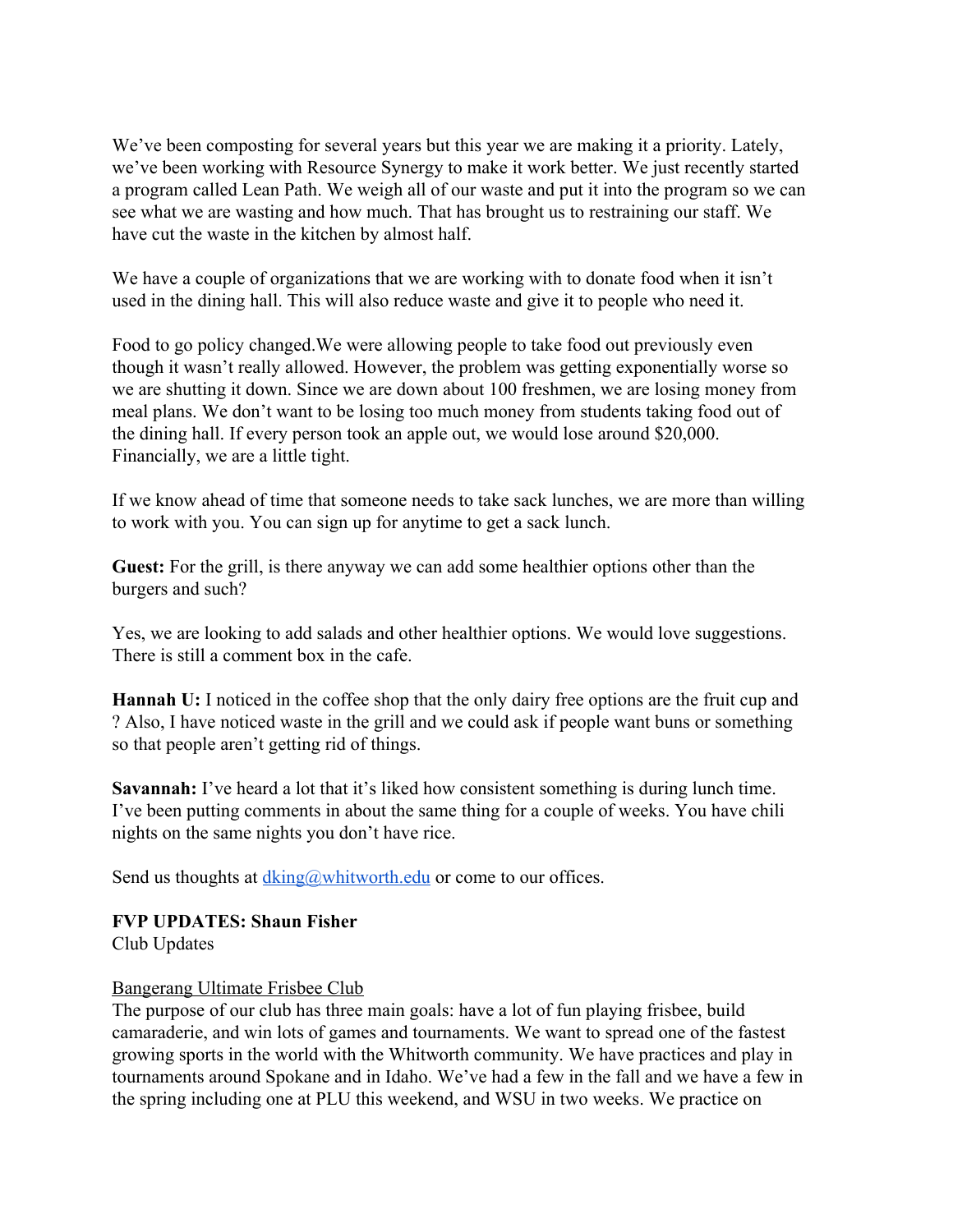Tuesdays and Thursdays from 2-4pm unless there's a lot of snow. We had like 60 people come participate in our hat tournament in the beginning of the year. We went to Big Sky Gun Show in Montana. We always do scrimmages with Gonzaga. At this point we are moving more into the competitive part of the year so it's the time where we need commitment. We have about 20 people who are fully committed to give money and buy jerseys. We are looking to host our own tournament here to show off our club.

#### Spikeball

Our main purpose is to create a network for Spikeball enthusiasts. We have some events coming up. We are very dependent on open grass to play. We are meeting Fridays in Arend in the second lounge from 3-5pm. We are hoping to do two tournaments, one at Spring Fest, and one for Saturday April 21st. We are looking to requisition some funds for that to provide shirts. Go look at our Facebook page called Whitworth Spikeball Club.

Capital : \$15,975 Unallocated : \$3,118.19

Budget committee is coming up, but I would like to see if there's any interest for people to join. All students pay an ASWU fee for several things that are on campus. Being a part of that committee, would be time commitments two times this semester and it looks really good on a resume that you have helped allocate funds of half a million dollars. I need four voting members that are in the assembly: Ethan Clardy, Savannah Heath, Jacob Seo, Gracie Meiners, Alex Mowrey, Hannah Underwood, Sarah Haman. I need at least two non-voting members: Hannah Palmer, William Tadlock, Michala Mulligan, Kamau Chege, Andrew Schrill, Paige Perkins, Katie Rose.

## **PRESIDENT UPDATES: Jeff DeBray**

ASWU Resolution - Discussion & Vote

No official president updates.

**Jeff:** In response to feedback from students and the need to take action, ASWU members wrote a resolution regarding undocumented students and supporting them. We had the senators go into the community and talk with constituents about the issue and the resolution.

Read by Savannah Heath.

**Jeff:** What feedback have you gotten from communities? What are your initial thoughts?

**Ethan:** I had a Warren Town Hall last night and we went over the resolution. Residents signed the sheet without being asked and it was really special.

**Gracie:** I sent this email out and a summary of it. I got a lot of feedback and most of it was super positive and in support of this.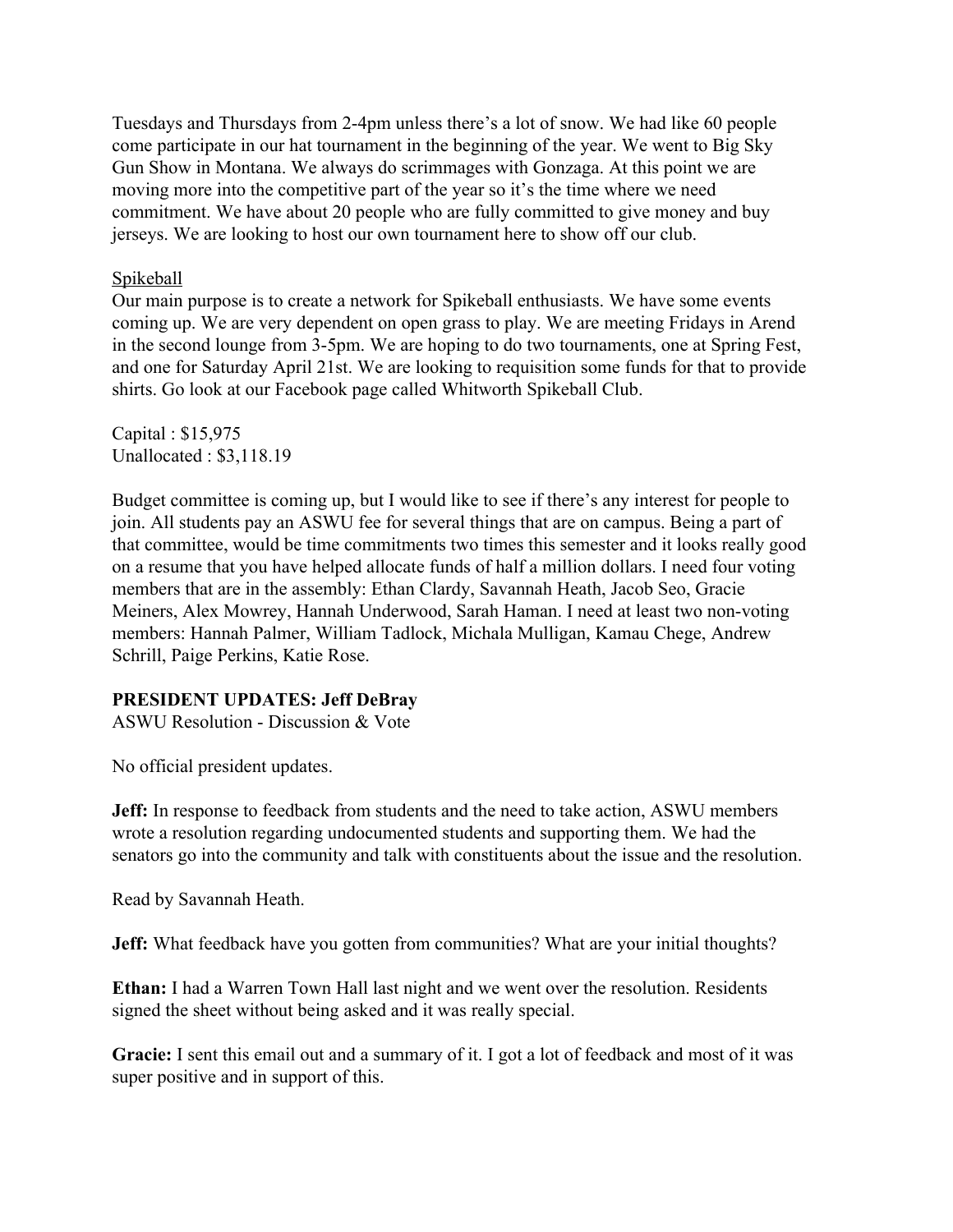Sarah H: I also sent out an email with a survey of why they should pass or fail it. 100% of the participants voted to pass the resolution.

**Savannah:** The people I talked to had a general consensus of heck yeah.

**Tucker:** Samesies for the Duv.

**Martin:** A lot of support.

**Amber:** A lot of the responses were very positive.

**Jeff:** Any concerns?

**Hunter:** Two students asked what their place was with this topic and where's the place that ASWU takes a stance on a national issue?

**Jeff:** The way I view it, is that this a particular issue that affects WHitworth students and their families. That's when the role of student government comes into protect their students.

**Kamau:** The bylaws say that any voting assembly member can propose a resolution and if it passes, then it becomes the policy of ASWU.

**Sarah H:** I remember in our meeting on Friday that there was an amendment, was that changed?

Yes

**Alex:** I move to approve the resolution as is. Approve: 17 Oppose: 0 Abstaining: 0 PASSES

**Jeff:** We will spread this resolution to the Whitworth community. Email your residents and let students know. I will be communicating this to administration to update them. I know there's some stuff going on next week with DACA and DREAMers as well. This is a good document to have to communicate our position and defending our community.

Resolutions don't happen often and the last time for ASWU was 2015 and the time before that was 2007. These are really important topics and will be available to see forever.

## **EVP UPDATE: Dylan Reyes (Shelby Krug proxy)**

**Shelby:** I sent out the election time table and include them in your newsletters.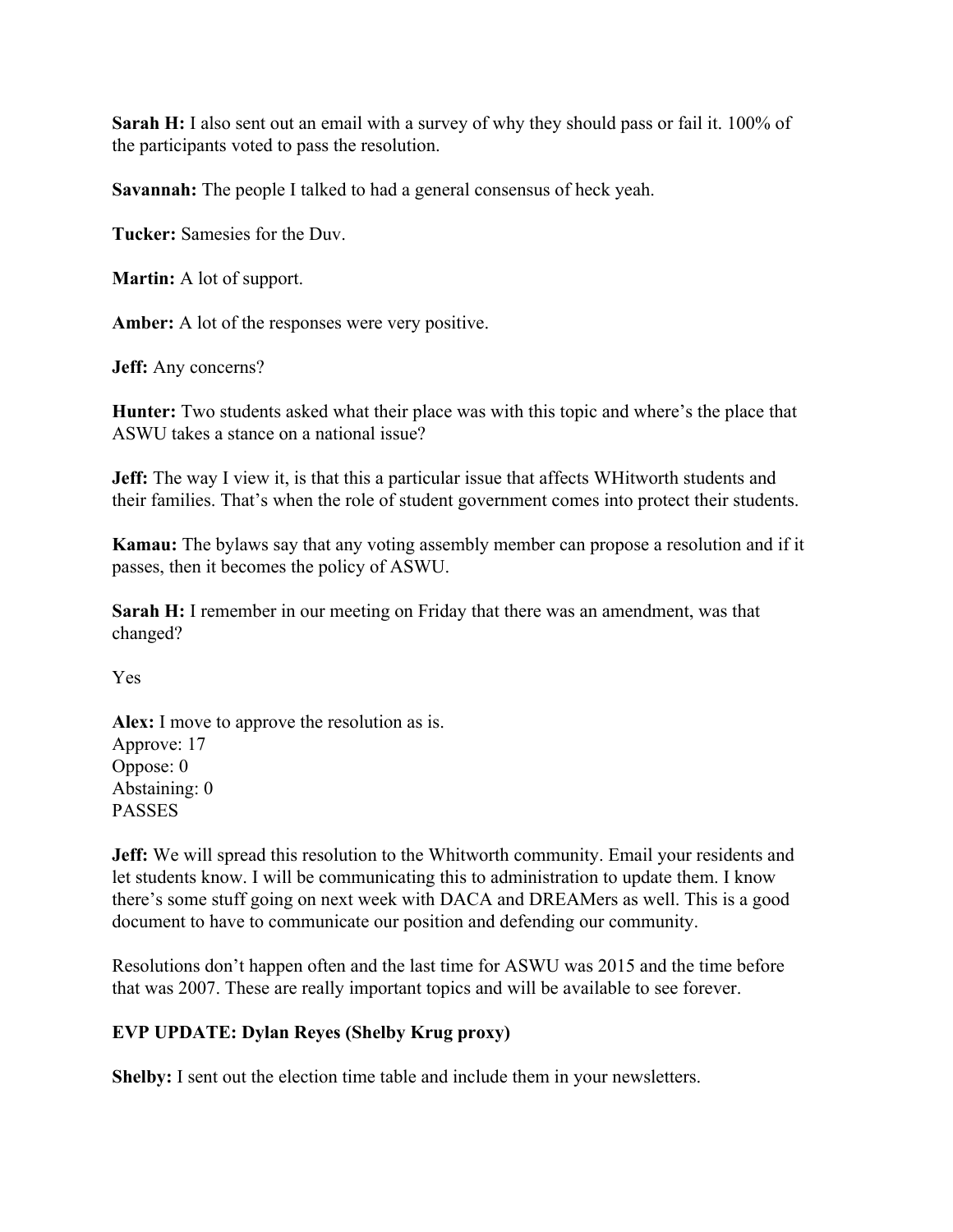Student Highlights

- Daniel Moore and Nora Riches (proxies)

#### Senator Job Description - Discussion and Vote

**Savannah:** We don't have a zone rep in Ballard, so if we could keep (e) just for us. **Sarah H:** I thought off-campus has it's own job description so we don't need to add it to

this one.

**Alex:** I would like to keep (d) in the job description so that there can be more service projects.

**Sarah H:** I think that when that was unofficially dropped down to reps, I think it was because we don't get paid enough for adding a service project.

**Ethan:** I definitely feel like I'm working over 10 hours a week and I don't think I could take on an entire service project by myself.

**Amber:** I agree with Alex and it could go so well with some of the things we are already doing.

**Alex:** I don't necessarily want anymore events on this campus but I think we could integrate a service orientation with the current events that we already put on.

**Claire:** What has worked well in the past for coordinating service projects with community and will senator/zone rep together?

**Sarah H:** An example of Boppell is that we do a multicultural potluck in order to incorporate. We could amend (d) by perhaps saying that we could integrate a residence hall service project into preexisting events.

**Alex:** I like using the word "coordinating" because it's more broad and allows people to go at it their own way.

**Kamau:** I agree with the struggles that we don't get paid enough for a lot of the events that happen and that for the future, we should restructure the events and stuff that is happening so that we are not all doing so much.

Tucker: I think "coordinating is good"

**Amber:** I move to amend the previous corrections so that we keep (d) in the job description. Approved: 16

Opposed: 1 Abstaining: 0 PASSED

**Sarah H:** I move to amend the addition of off-campus senator to the senator job description. Approved: ALL

**Alex:** I move to approve all other recommended changes for senator job description. Approved: ALL PASSED

ByLaws Amendment

**Hannah U:** I don't think that students should be limited to campaigning for one position if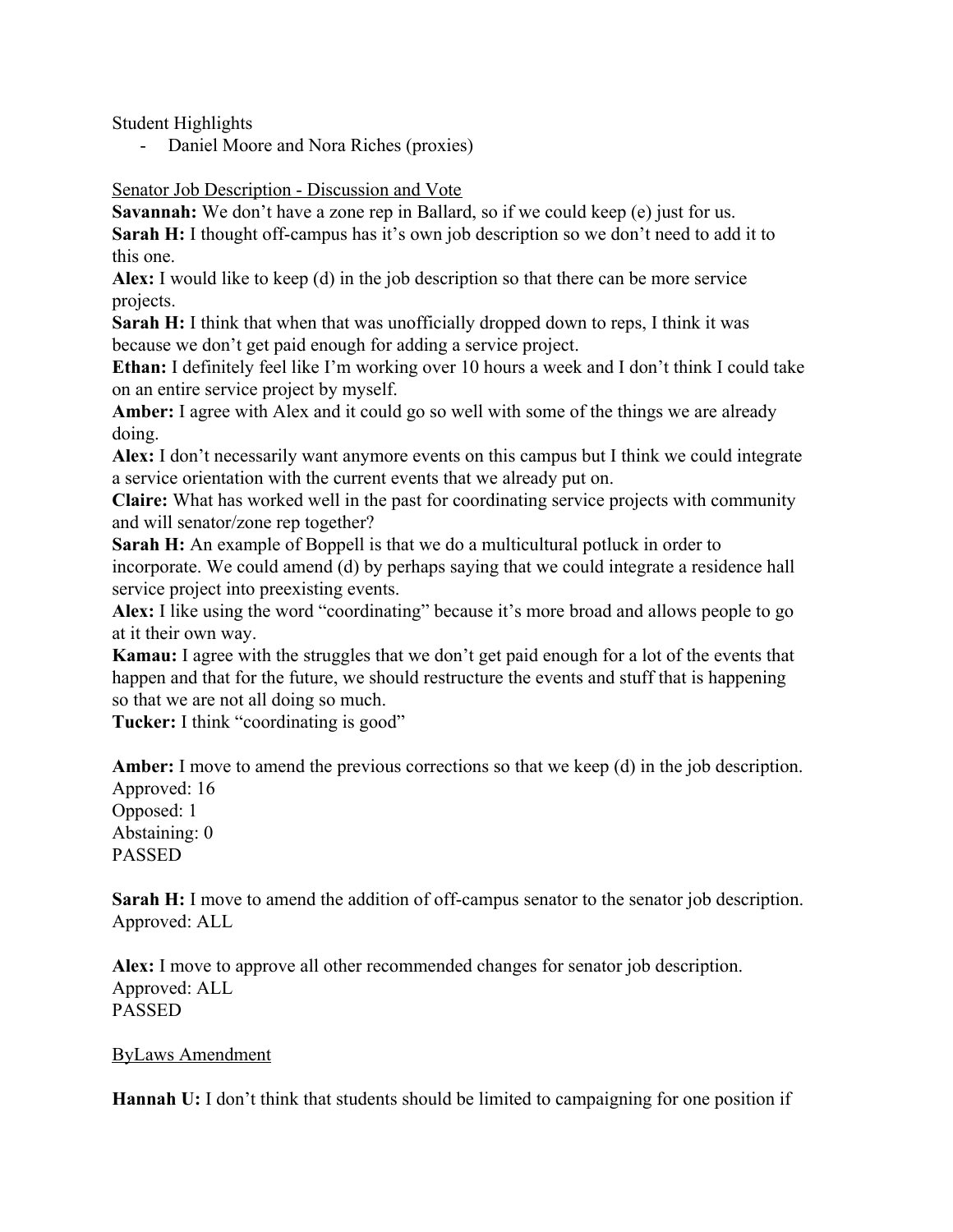they fail in running for another position. The calling happens the same night so they would know where they have the opportunity to run.

**Daniel:** We said that if you are campaigning with word of mouth, then you are still campaigning. You shouldn't be allowed to do two because there can be unfair advantages if you are running for an executive position.

**Gracie:** This doesn't mean that you can't apply for a coordinator position and a senator position right?

**Daniel:** Coordinator is different because you are informed about if you are hired before elections.

**Savannah:** I want to agree with Daniel because I don't think you should be able to run for two elected positions because there are other opportunities to be involved in leadership opportunities.

**Daniel:** If you are extremely invested in ASWU, you can run for other positions to be involved.

**Hannah U:** I think you should be allowed to show interest in more than one position. It wouldn't be like running for two positions. My proposition is to take out the campaigning bit and they are allowed to ask people to write their name in for another position so that it's technically not applying for another position. It allows for people to have more opportunities to get another position.

**Kamau:** A voting member of the assembly should suggest for clarification that someone couldn't apply for multiple positions, and can simply talk about another position. Can someone apply for more than one coordinator positions? I heard you only need two signatures or write-ins to get in the primaries.

**Celisse:** Yes, I don't think there's a reason why-not.

The write-ins have to have more votes than the people running.

**Alex:** I move to approve the SEC amendments as is. Approved: 12 Opposed: 5 Abstaining: 0 PASSES

# **REPORTS & VIBES**

**Elisha:** Outdoor rec coordinator/UREC - hiring for about 10 different positions, laser tag in a couple of weeks and there's going to be 16 teams. March 12 from 6-10pm. Snowshoe hike